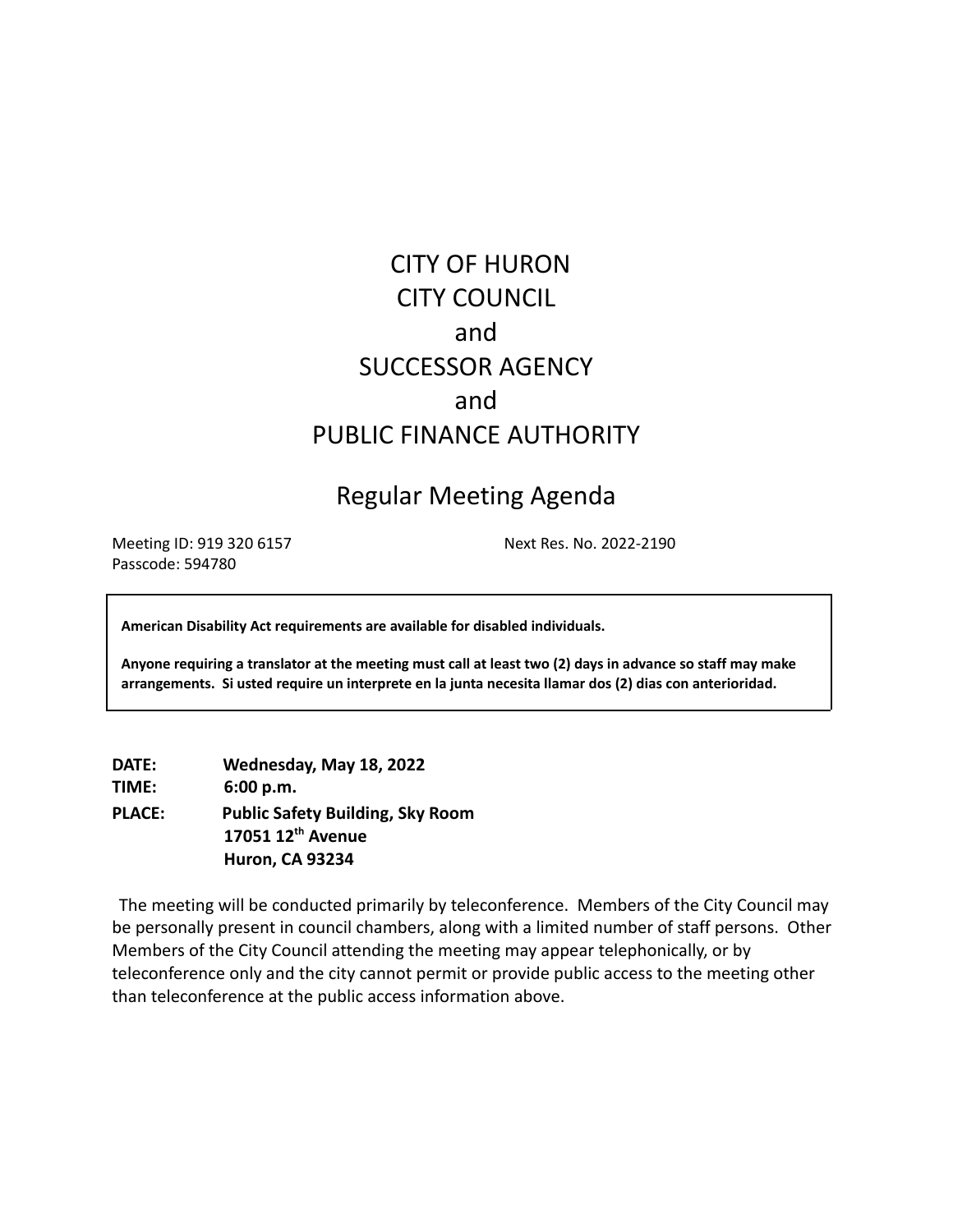#### **I. CALL TO ORDER/WELCOME:**

- A. Roll Call: Mayor Leon, Mayor Pro-Tem Pimentel, Councilmember Plasencia, Councilmember Morales
- B. Flag Salute: Mayor Leon

#### II. **REPORT FROM EXECUTIVE SESSION:** None.

#### **III. CONFIRMATION OF AGENDA:**

(Materials related to an item on this Agenda submitted to the City Council after distribution of the agenda packet are available for public inspection in the City Clerk's Office at 36311 Lassen Avenue during normal business hours.)

#### IV. **PRESENTATIONS**:

#### V. **CONSENT CALENDAR:**

THESE MATTERS ARE ROUTINE IN NATURE AND WILL BE ENACTED WITH ONE VOTE. (There will be no separate discussion for these items unless requested, in which case, the item will be removed from the Consent Calendar for separate action. Prior to action on the Consent Calendar, the public will be given the opportunity to comment on any consent calendar item.)

A. Adoption of Minutes of Regular Council Meeting of 5-4-2022

#### **VI. ADMINISTRATION:**

**A.** \*Subject: Consideration and Necessary Action on Resolution No. 2022-2187 – Calling and Giving Notice of General Municipal Election on November 8, 2022; Requesting the Board of Supervisors of County of Fresno to Consolidate and Canvass the General Municipal Election with Statewide General Election; to Permit the County Clerk/ Register of Voters of County of Fresno to Render Specific Services to the City of Huron Relating to the Conduct of said General Municipal Election; and Authorizing Reimbursement Funds to Pay for Said Services – **John Kunkel, City Manager**/**Neal Costanzo, City Attorney**

> Attachments: Resolution No. 2022-2187 Fiscal Impact: Undetermined Recommendation: Council to Adopt the Resolution